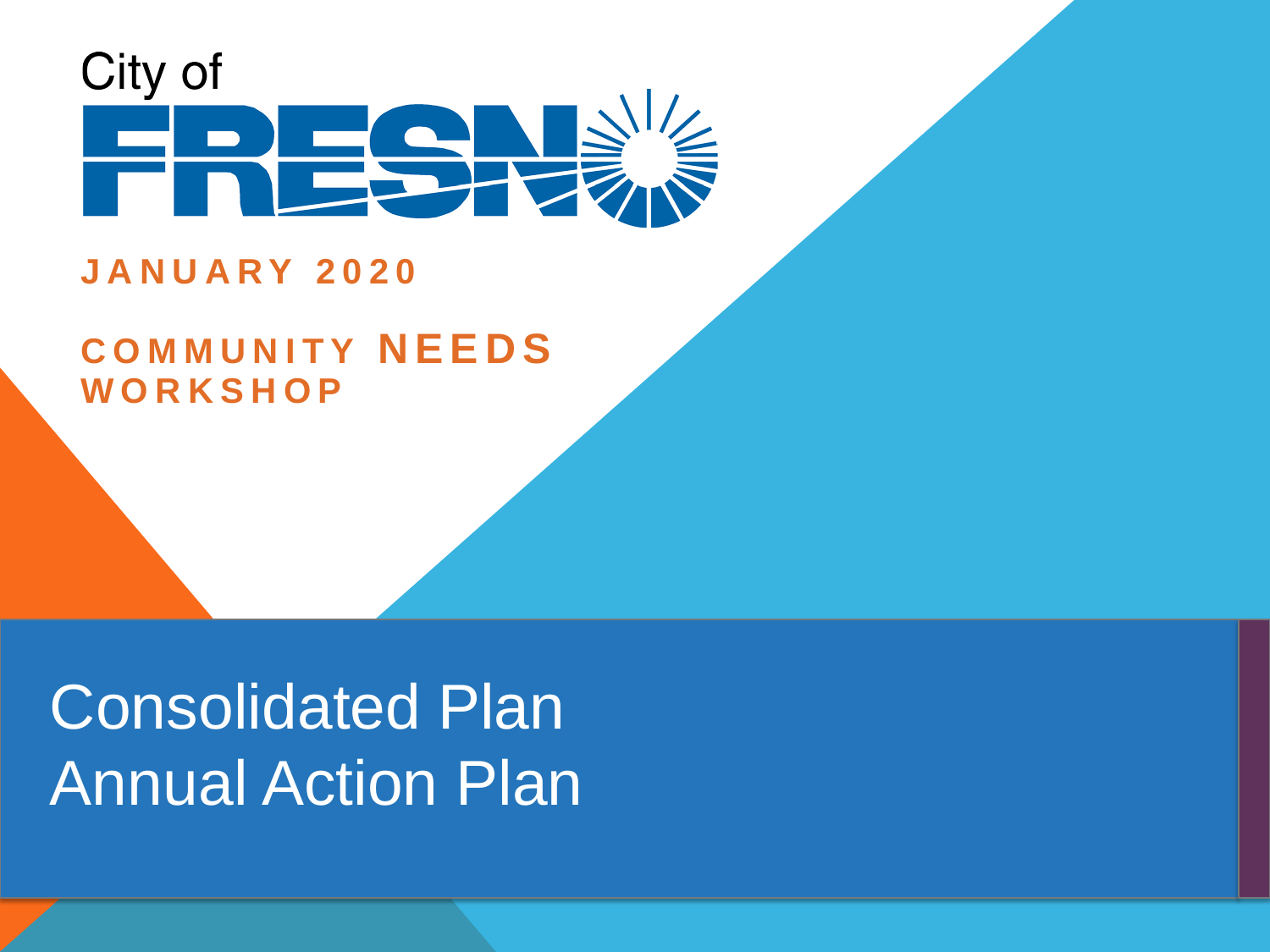### WHAT IS THE CONSOLIDATED PLAN?

- **Presents community development and housing needs**
- **Develops strategies for spending U.S. Department of Housing and Urban Development (HUD) grant money to address the greatest community needs.**
- **HUD grant money includes:**
	- Community Development Block Grant (CDBG)
	- **\*Home Investment Partnerships Act (HOME)**
	- **Emergency Solutions Grant (ESG)**
	- Housing Opportunities for Persons with AIDS (HOPWA)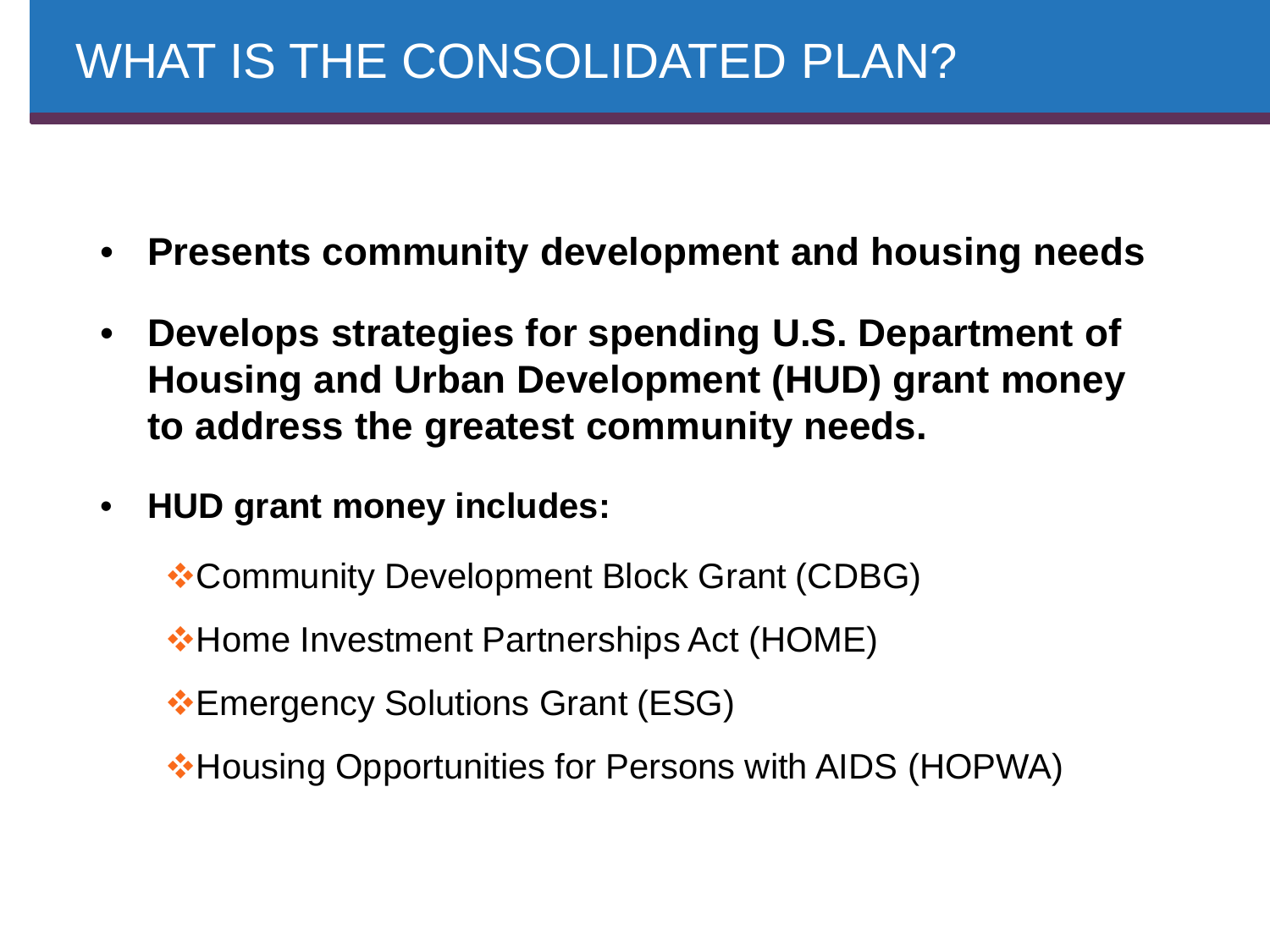#### HOW IS THE GRANT MONEY CURRENTLY USED?

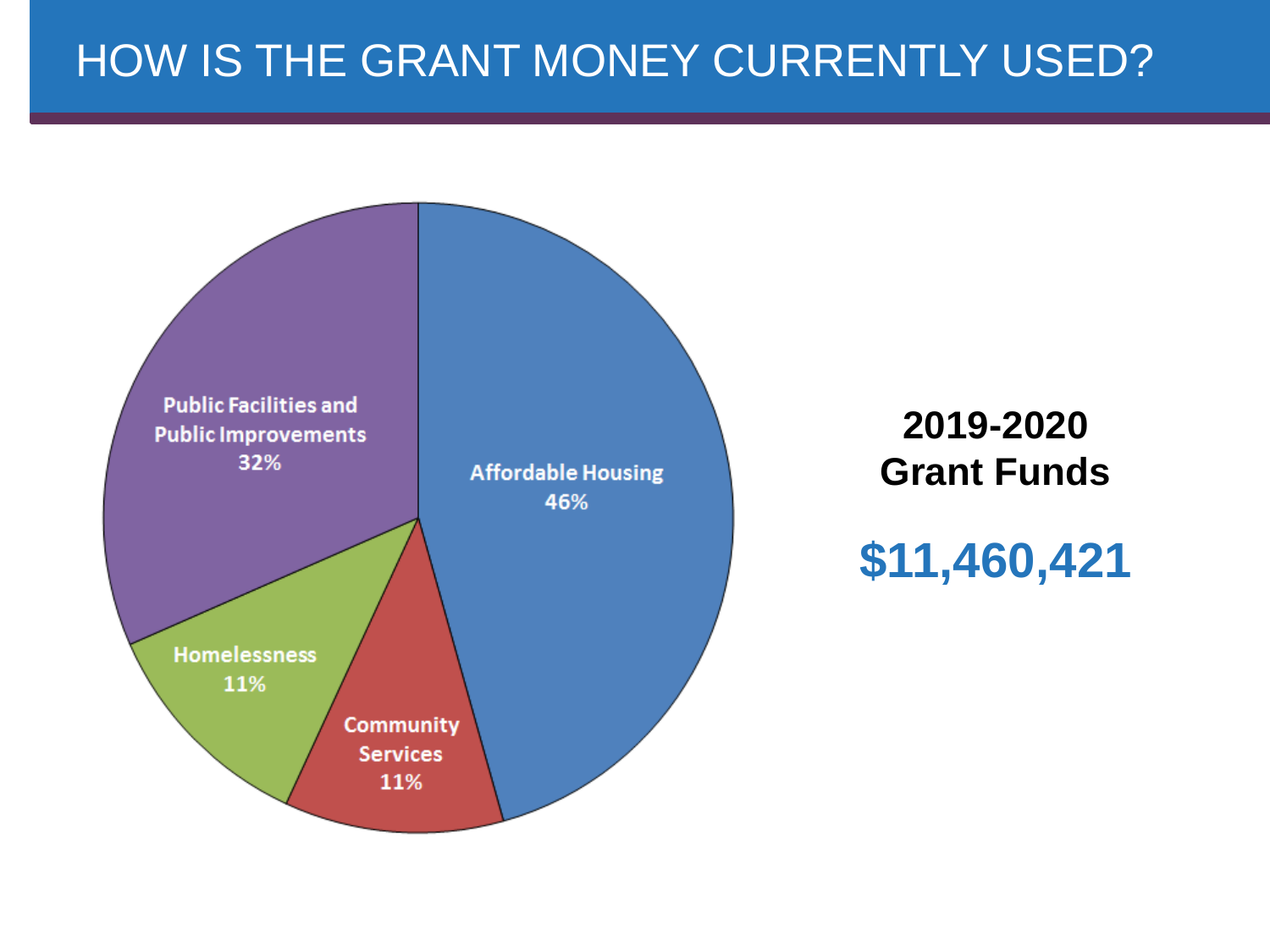### AFFORDABLE HOUSING ALLOCATION 2019-2020



#### **Affordable Housing**

- **Affordable Housing Development**
- **Tenant-Based Rental Assistance**
- **Housing Rehabilitation**
- **Senior Paint Program**
- **Programmatic Compliance**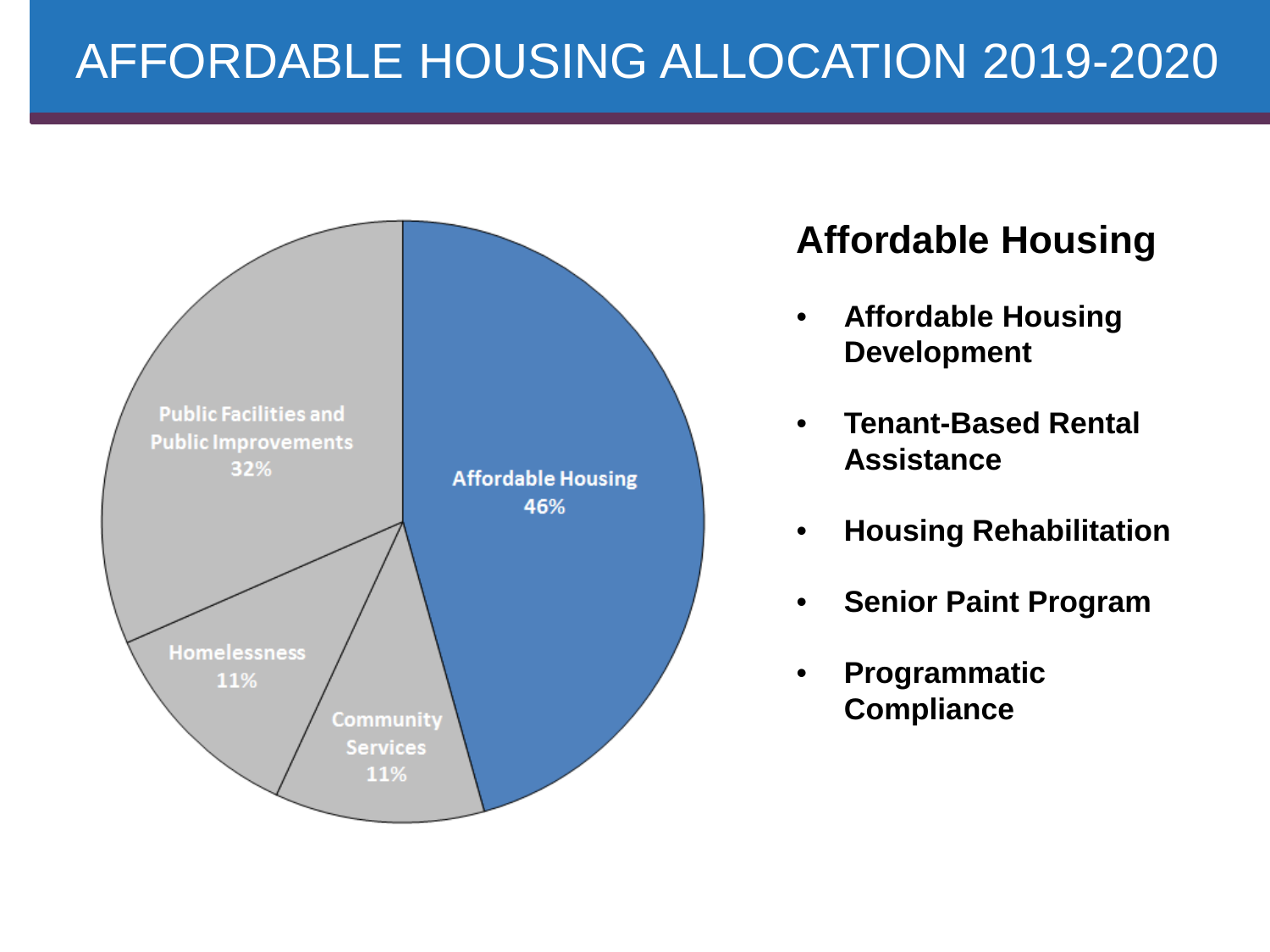## COMMUNITY SERVICES ALLOCATION 2019-2020



#### **Community Services**

- **After School Programs**
- **Senior Programs**
- **Fair Housing Education & Referrals**
- **Job Skills Training**
- **Programmatic Compliance**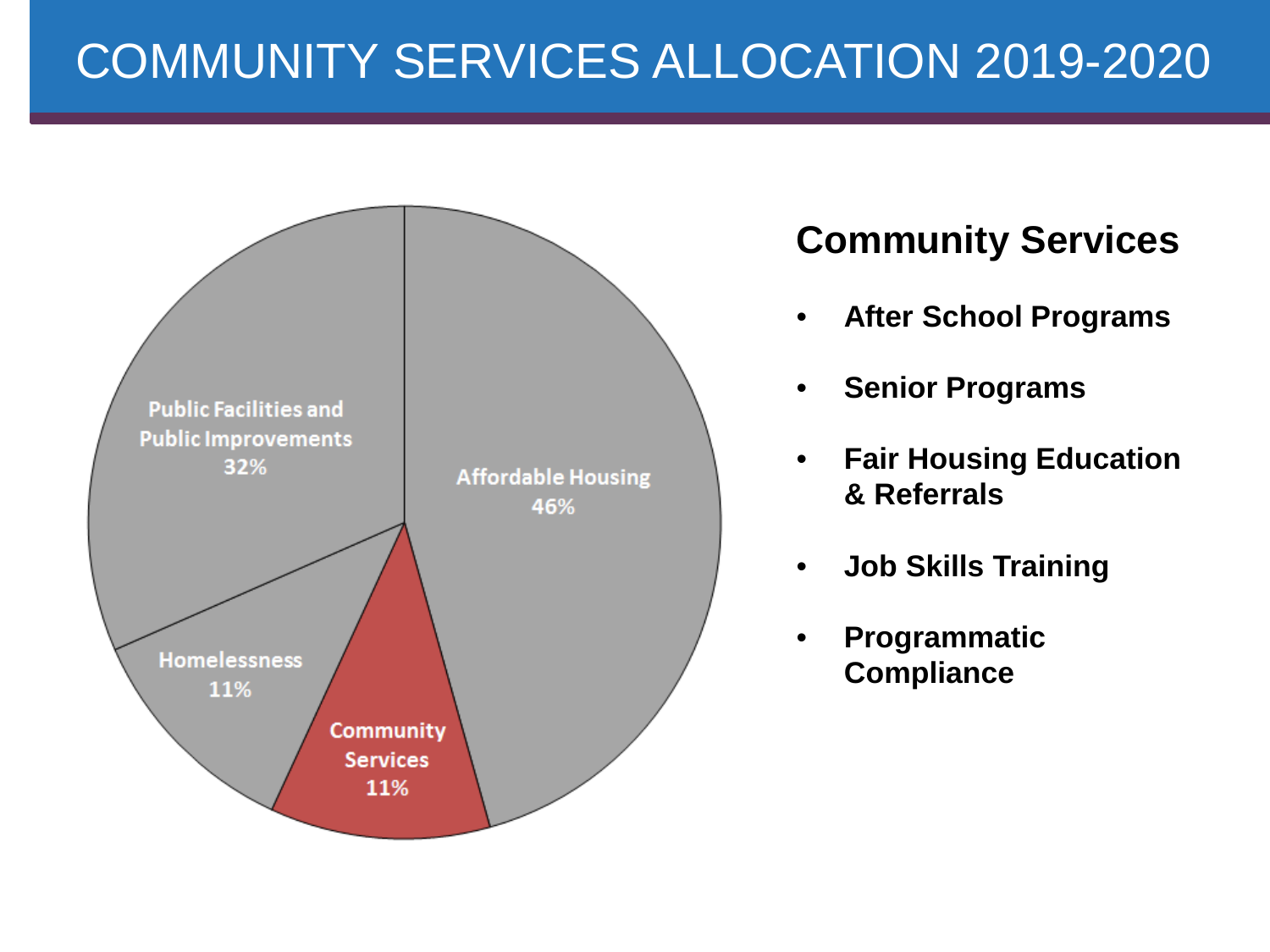### HOMELESSNESS ALLOCATION 2019-2020



#### **Homelessness**

- **Housing Assistance for Persons Living with HIV/AIDS**
- **Rapid Rehousing**
- **Emergency Shelter**
- **Homeless Prevention & Outreach**
- **Information Systems and Programmatic Compliance**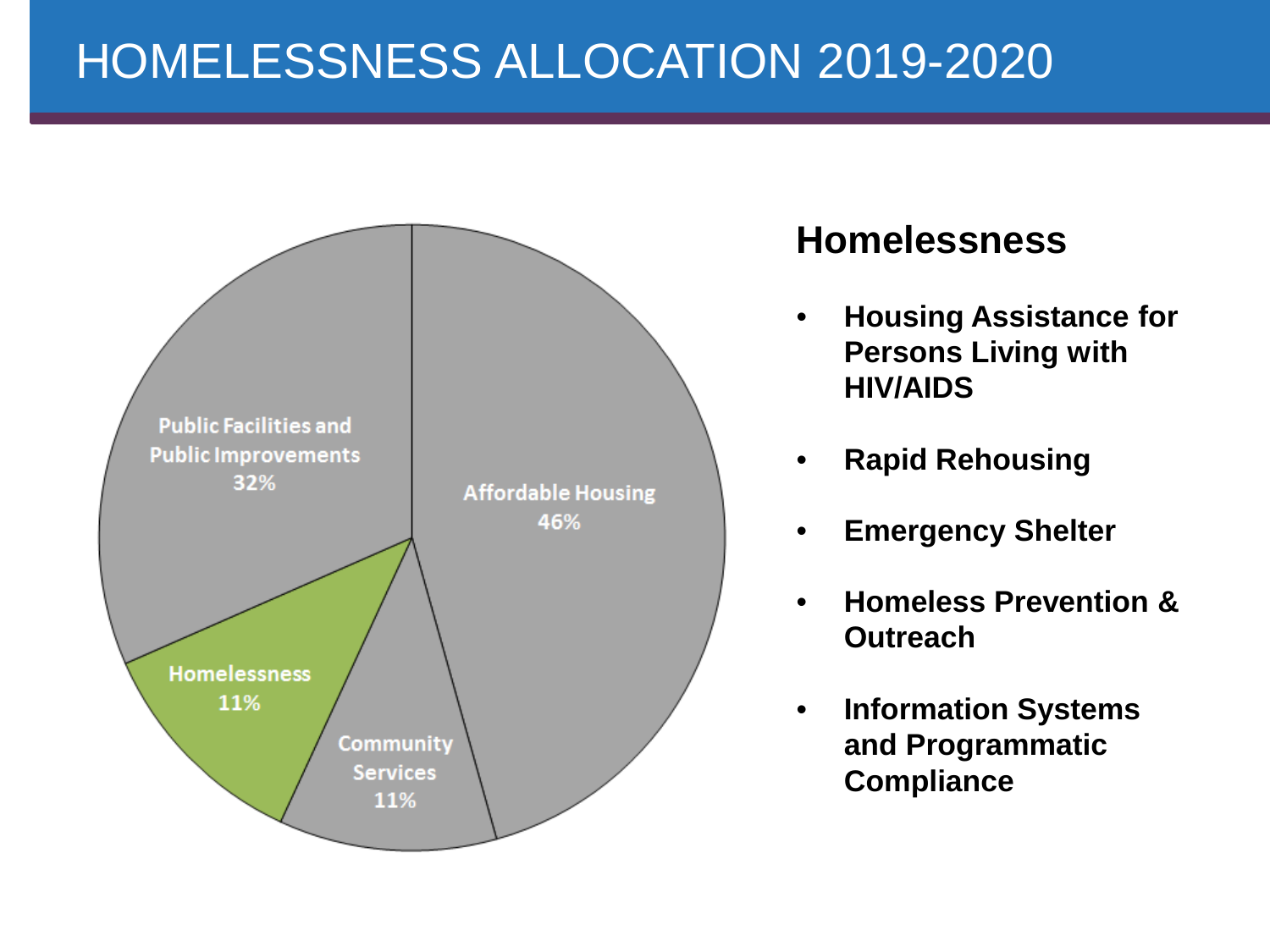#### PUBLIC FACILITIES AND IMPROVEMENTS ALLOCATION 2019-2020



#### **Public Facilities and Improvements**

- **Roadway & Pavement Reconstruction**
- **Community Center Planning, Design, and Improvements**
- **New Park Amenities**
- **Improvements to Non-Profit Facilities**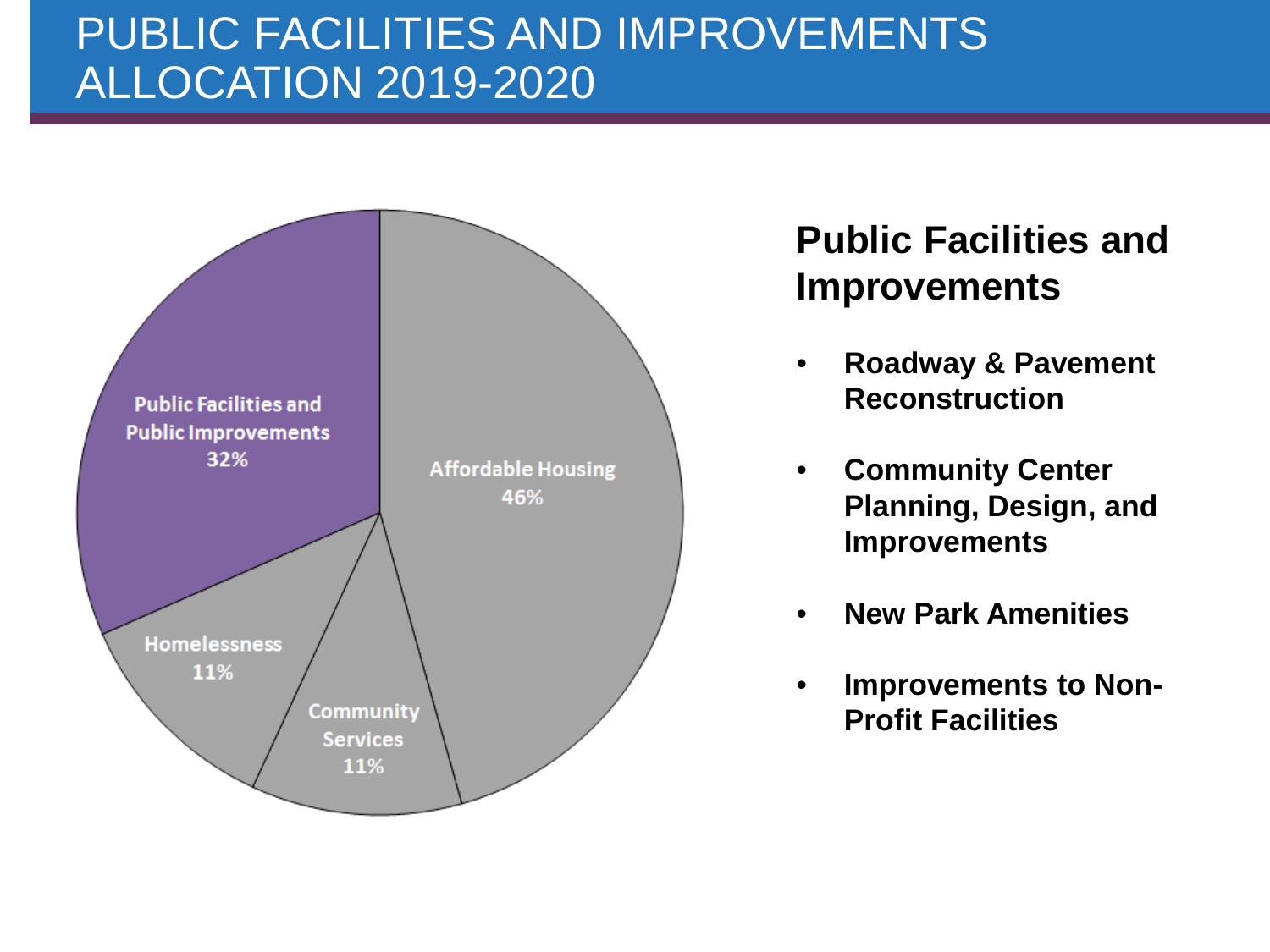### HOW IS THE COMMUNITY INVOLVED?

- **Community input is collected to develop the plans.**
- **We have held 13 community workshops, collected over 500 surveys, and conducted over 25 interviews & focus groups.**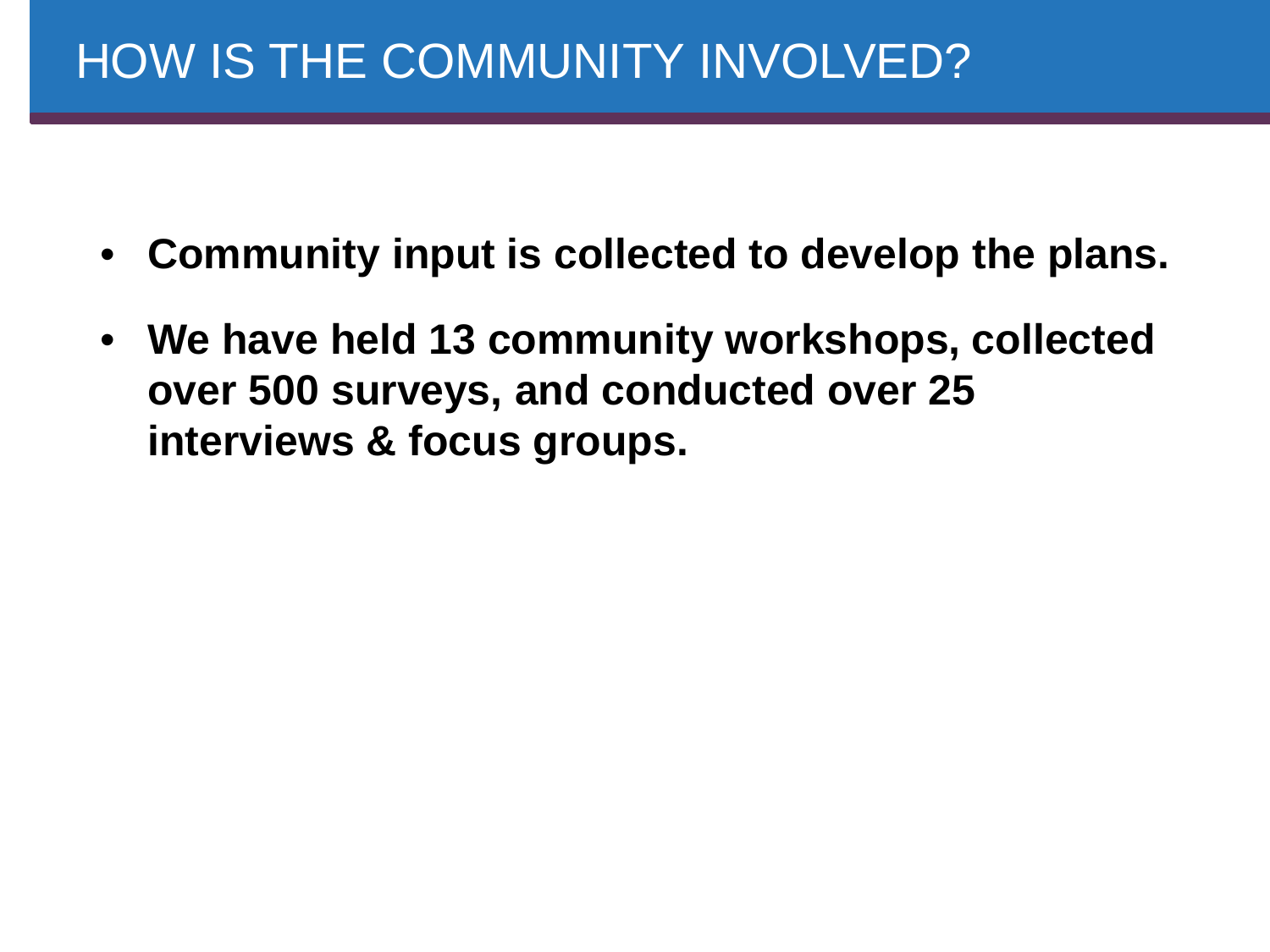### SUMMARY SURVEY RESULTS

| <b>Category of Need</b>            | % of Respondents Who Selected<br>'High Need' |
|------------------------------------|----------------------------------------------|
| <b>Homelessness</b>                | 69.6%                                        |
| <b>Public Services</b>             | 54.7%                                        |
| <b>Affordable Housing</b>          | 54.4%                                        |
| Infrastructure & Public Facilities | 50.0%                                        |
| <b>Economic Development</b>        | 40.0%                                        |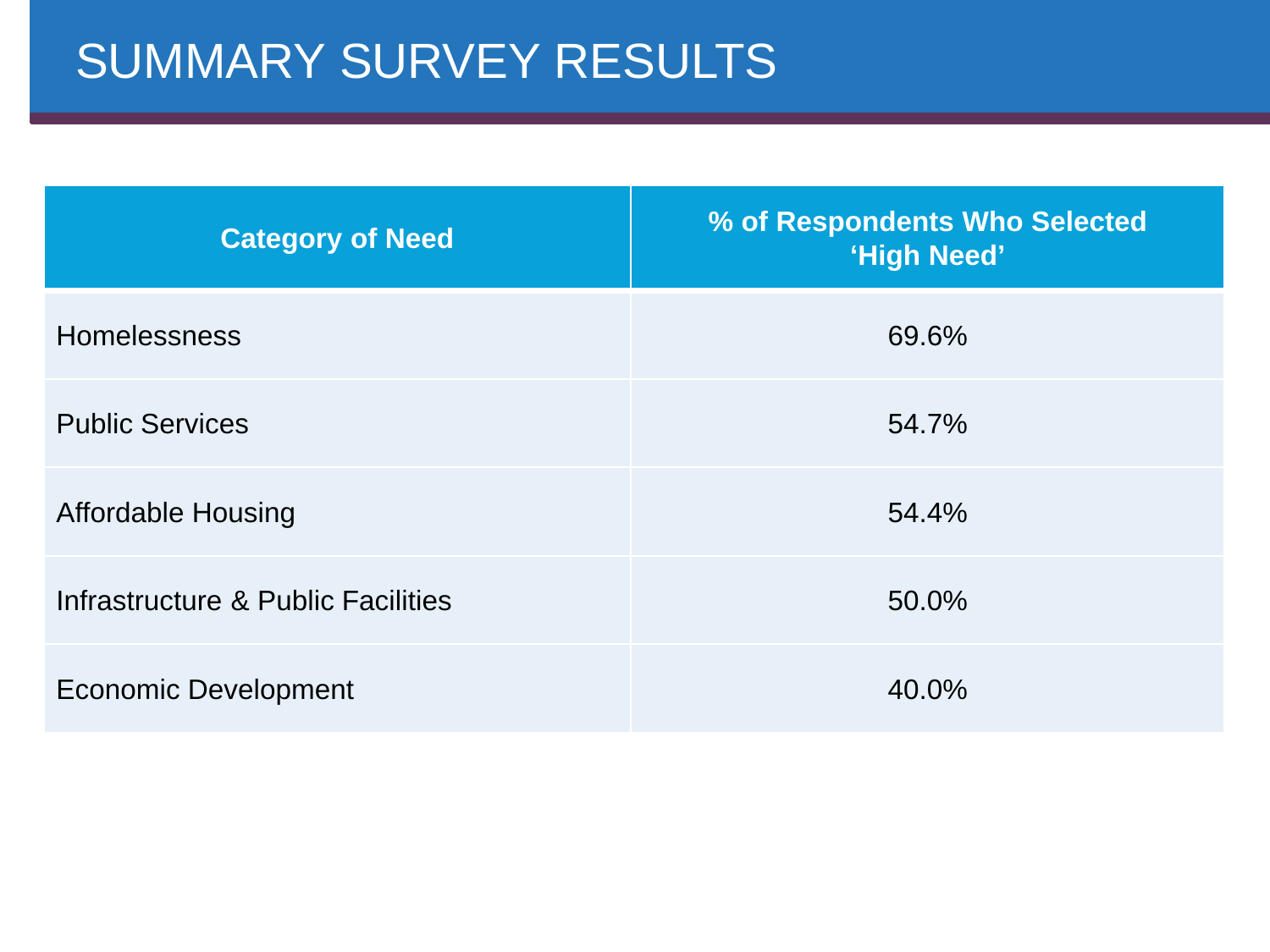## WE NEED YOUR INPUT

- **Community input has been used to develop 6 'priority needs statements.' These statements will be used to determine how funds are spent for the next five years.**
- **We need your input!**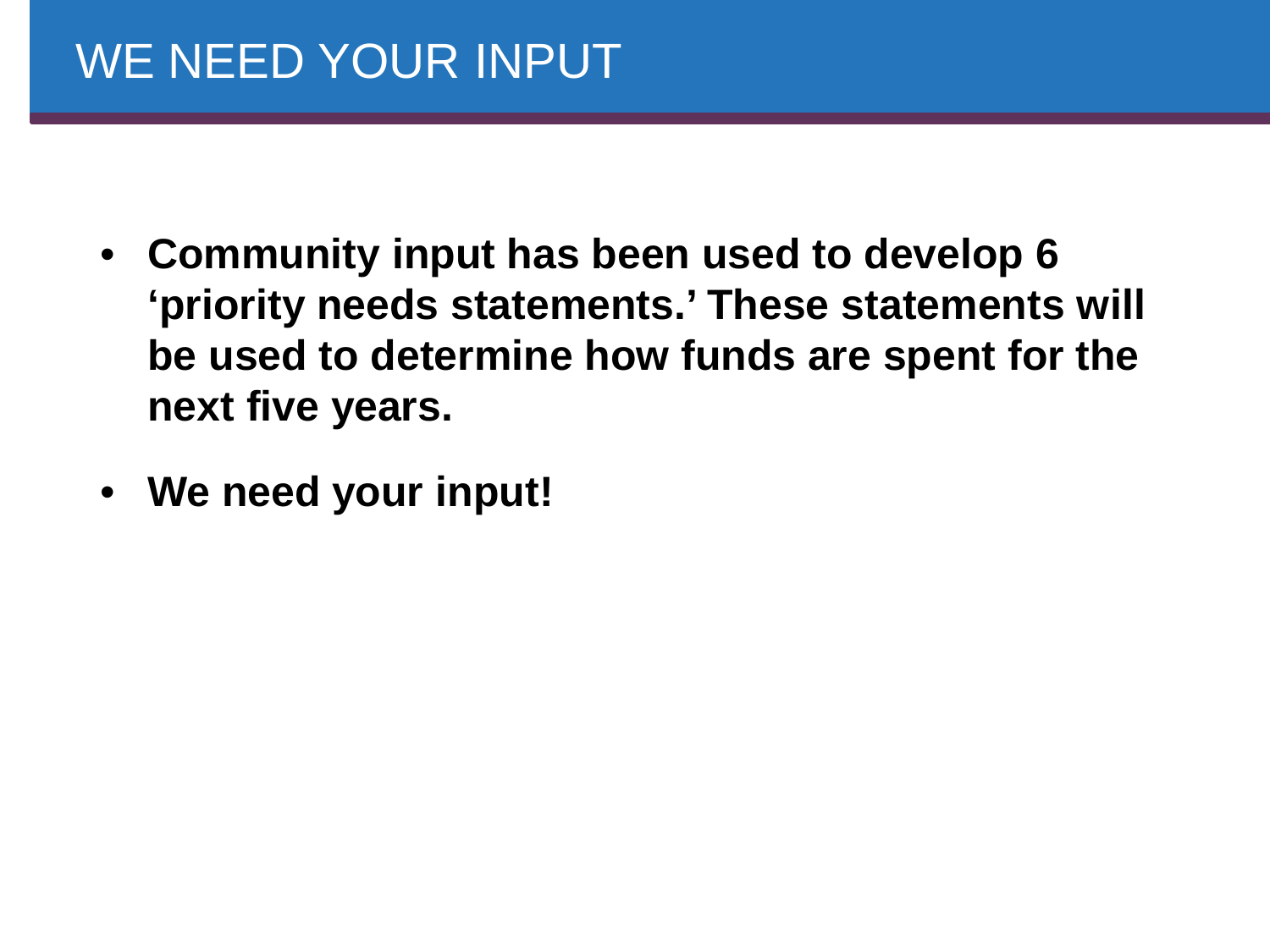#### Exercise – Discuss & Provide Feedback

#### **Needs Statements**

- **Provide assistance for the homeless and those at risk of becoming homeless through low-barrier shelter options and housing first collaborations.**
- **Increase development and rehabilitation of affordable housing for low**‐**income and special needs households, particularly in high opportunity areas.**
- **Provide public infrastructure and facility improvements to strengthen neighborhood revitalization.**
- **Provide assistance to low**‐**income and special needs households.**
- **Provide fair housing education services to help residents and housing providers understand their rights and responsibilities.**
- **Plan and administer funding for community development, housing, and homelessness activities in compliance with federal regulations.**

#### **Discussion**

Introduce yourselves 5 minutes

Discuss priorities 20 minutes

- Do you agree with the priorities? Why or why not?
- Would you word them differently?
- Is anything missing?

How would you spend the money in each category? 20 minutes

Report out 15 minutes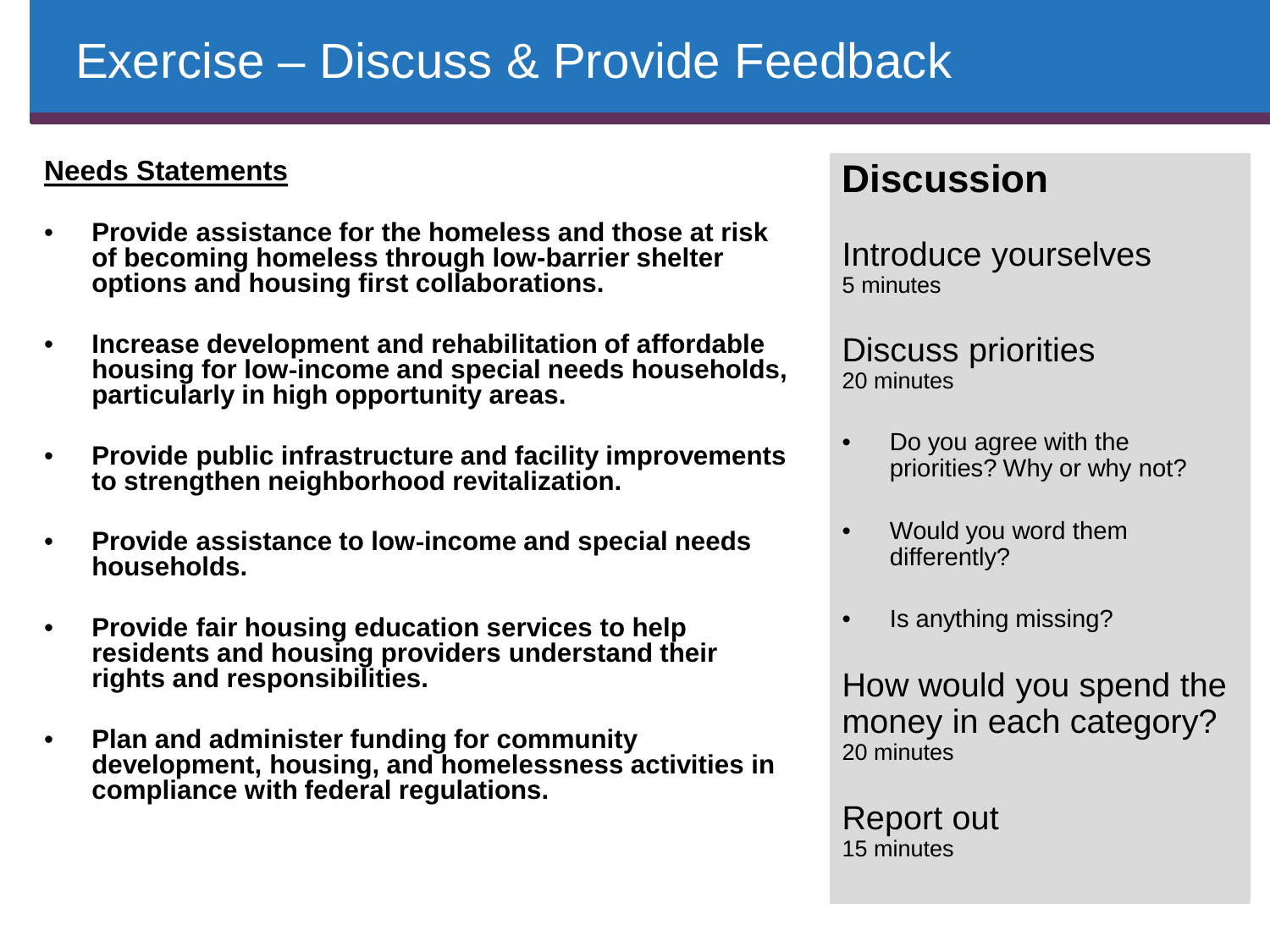## WHAT'S NEXT?

| February | Presentation to Housing and Community Development<br>Commission of Draft Consolidated Plan, Annual Action Plan,<br>and Analysis of Impediments                         |
|----------|------------------------------------------------------------------------------------------------------------------------------------------------------------------------|
| March    | Plans published for public comment (30 day comment period)                                                                                                             |
| April    | Public hearing at Housing and Community Development<br>Commission<br>City Council meeting to adopt plans<br>Proposals from organizations for 2020-21 funding requested |
| May      | 2020-21 proposals due (5/8/2020)                                                                                                                                       |
| May-June | 2020-21 grants awarded                                                                                                                                                 |